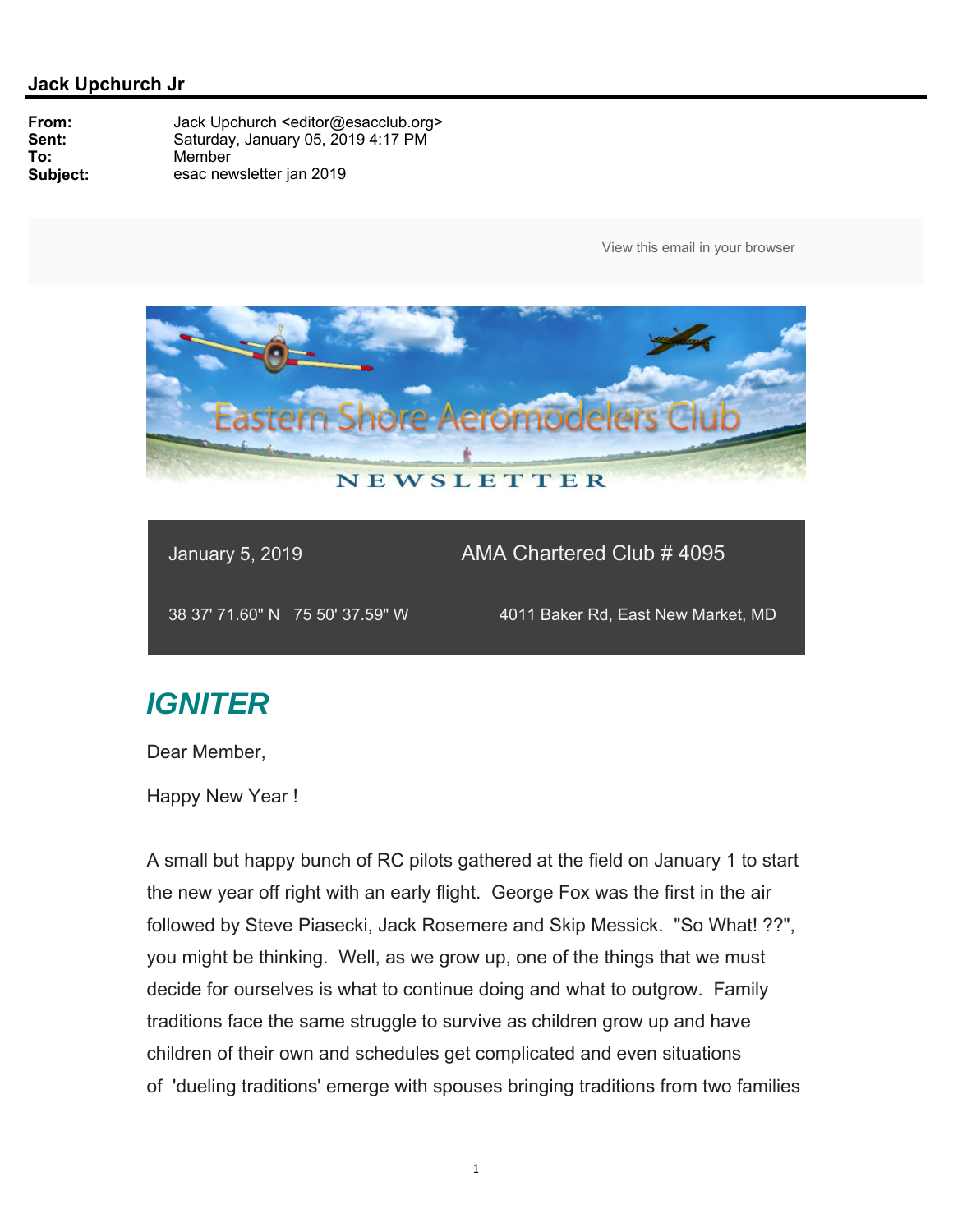which must compete for the same time slot. And so our hobby faces mini versions of the larger forces interacting with each of us in our lives. It is nice that we can continue to participate in the hobby at almost any age, so that age alone dies not have to stop us- we can choose to participate or let it go. For certain, changing priorities do have an impact- and this is why a few members gather each January 1 to wish each other Happy New Year and get that first flight in. If you stop believing in Santa Clause, then you no longer receive gifts from Santa. In the same way, choosing not to head out to the field on any given day eliminates the joys and benefits that come from meeting your RC friends and getting a flight in. In this year ahead, your club will move to a new field and welcome friends from there. I can predict with certainty that some things will be GREAT and some other things not so great. We do look forward with hope and excitement to continuing the traditions that have made our club strong.

See you soon,

#### Jack



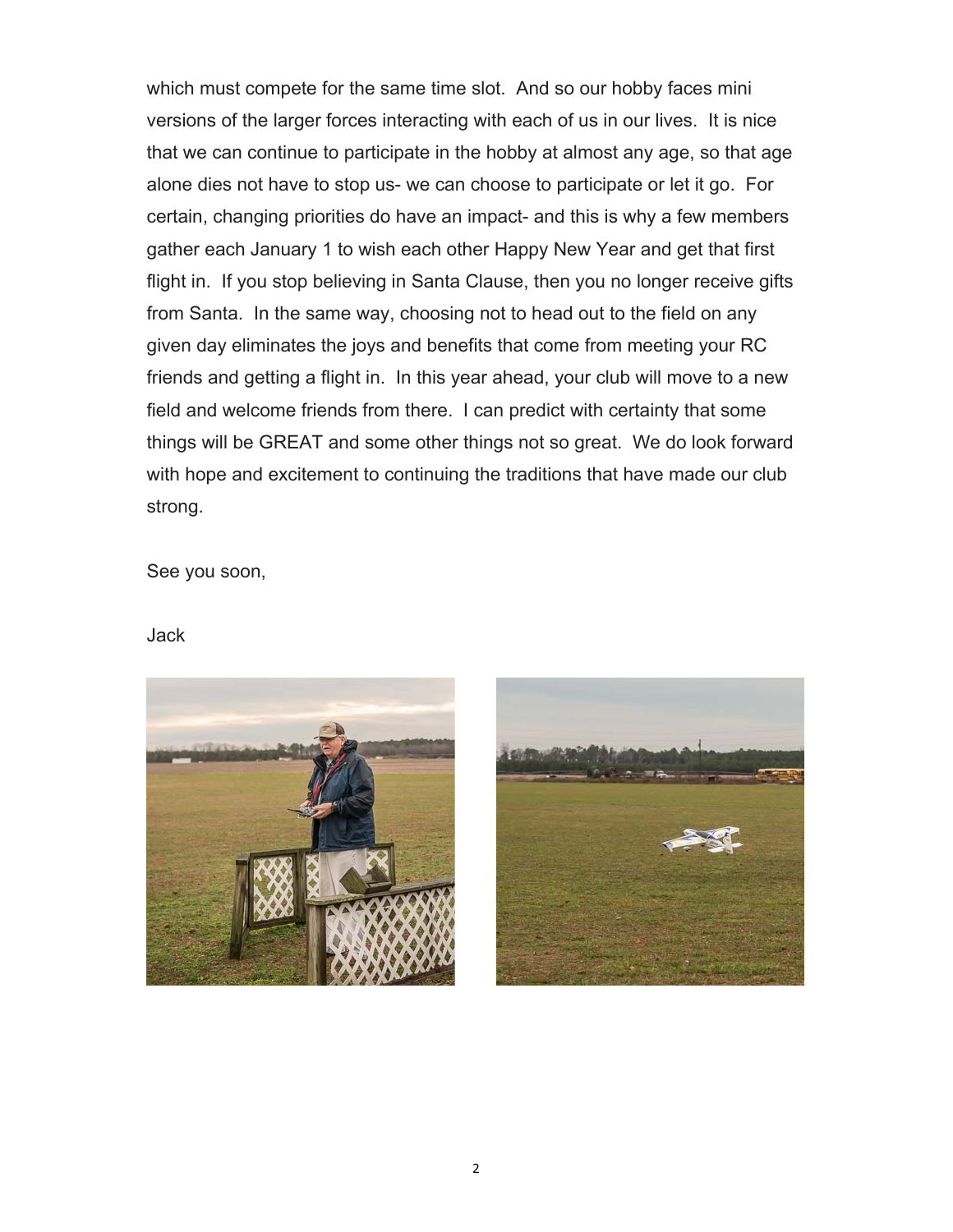



## A Meeting was called to order on . . .

December 12, 2018 at the Train Station at 7pm for the annual Christmas Meeting / potluck. The Treasurer reported \$3,918.17 in checking and \$2,135.91 in savings. We have 19 paid up members compared to the 58 total for the prior year. With renewal activity during the meeting, the total paid up rose to 26.

Members who had ordered shirts and hats took delivery and paid up. Thanks to everyone for making this order work. We have a couple of extra hats available should anybody else want one- see Jack Rosemere.

We have nothing of substance to report about the new field- it is seeded and is growing grass in between getting too much rain. The current field will be accessible until around April. We should pray for a drying spell and mild winter so that we can grab some time to move that doesn't involve mud boots. George confirmed that he plans to submit a request to AMA for a field grant in the Spring.

There being nobody interested in further discussion, and the smell of food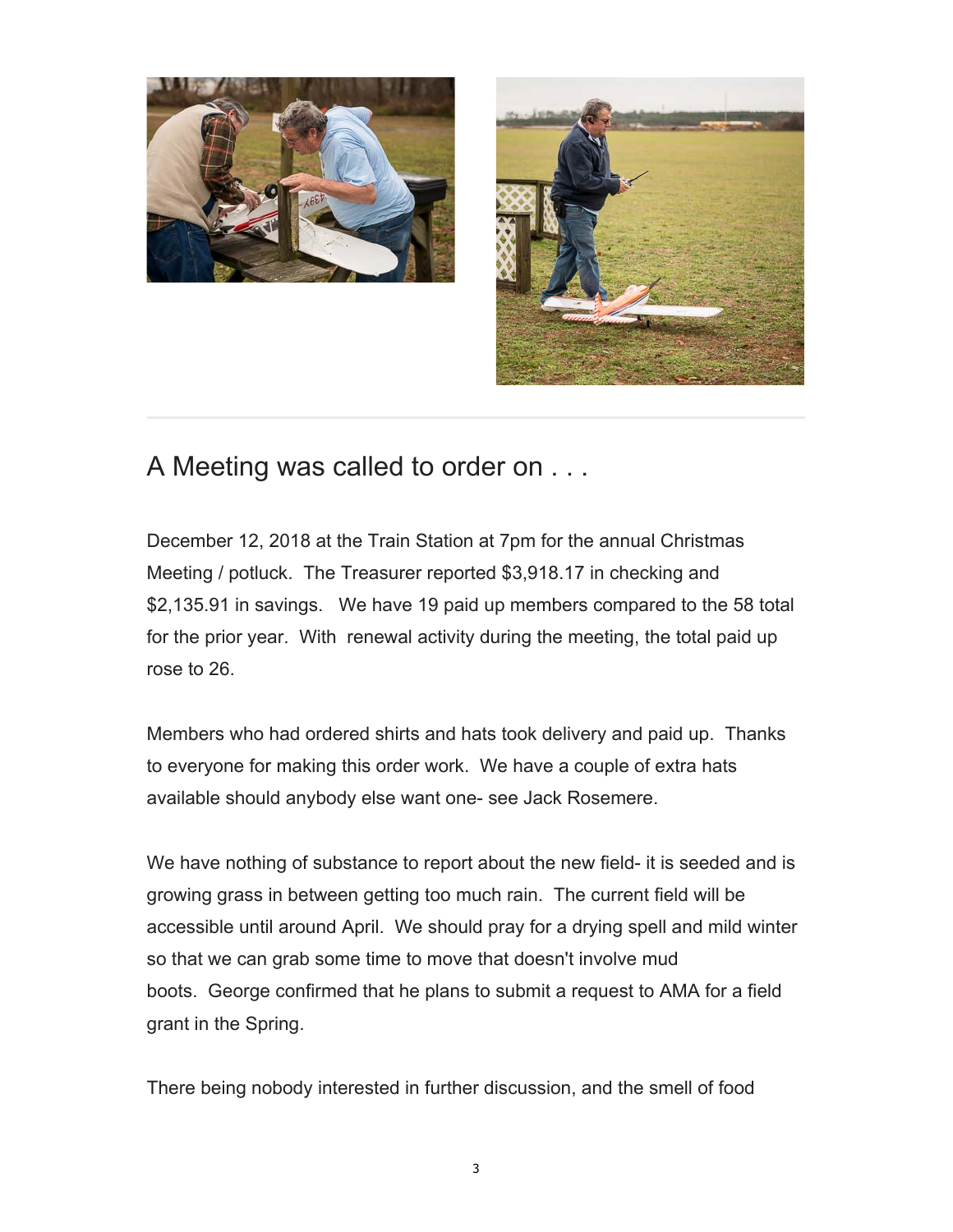permeating the room, the meeting was called to a close and the group circled the food table.

Clean up was done by 9pm.

# **The Official 2019 Club Calendar- Check the website for more up to the minute schedule changes.**

- January 9 Club meeting at the Train Station 7pm
- February 13 Club meeting at the Train Station 7pm
- March 13 Club meeting at the Train Station 7pm
- April 10 Club meeting at the Train Station 7pm
- April 27 Jet Rally
- May 8 Club meeting at the Train Station 7pm
- June 12 Club meeting at the Field 7pm
- June ?? IMAC Competition
- July 10 Club meeting at the Field 7pm
- August 10-11 Jim Coll Control Line Stunt Contest
- August 14 Club meeting at the Field 7pm
- August ?? IMAC **Competition**
- September 11 Club meeting at the Field 7pm
- October 9 Club meeting at the Train Station 7pm
- November 13 Club meeting at the Train Station 7pm
- December 11 Christmas Party Meeting 7pm — at the Train Station - potluck